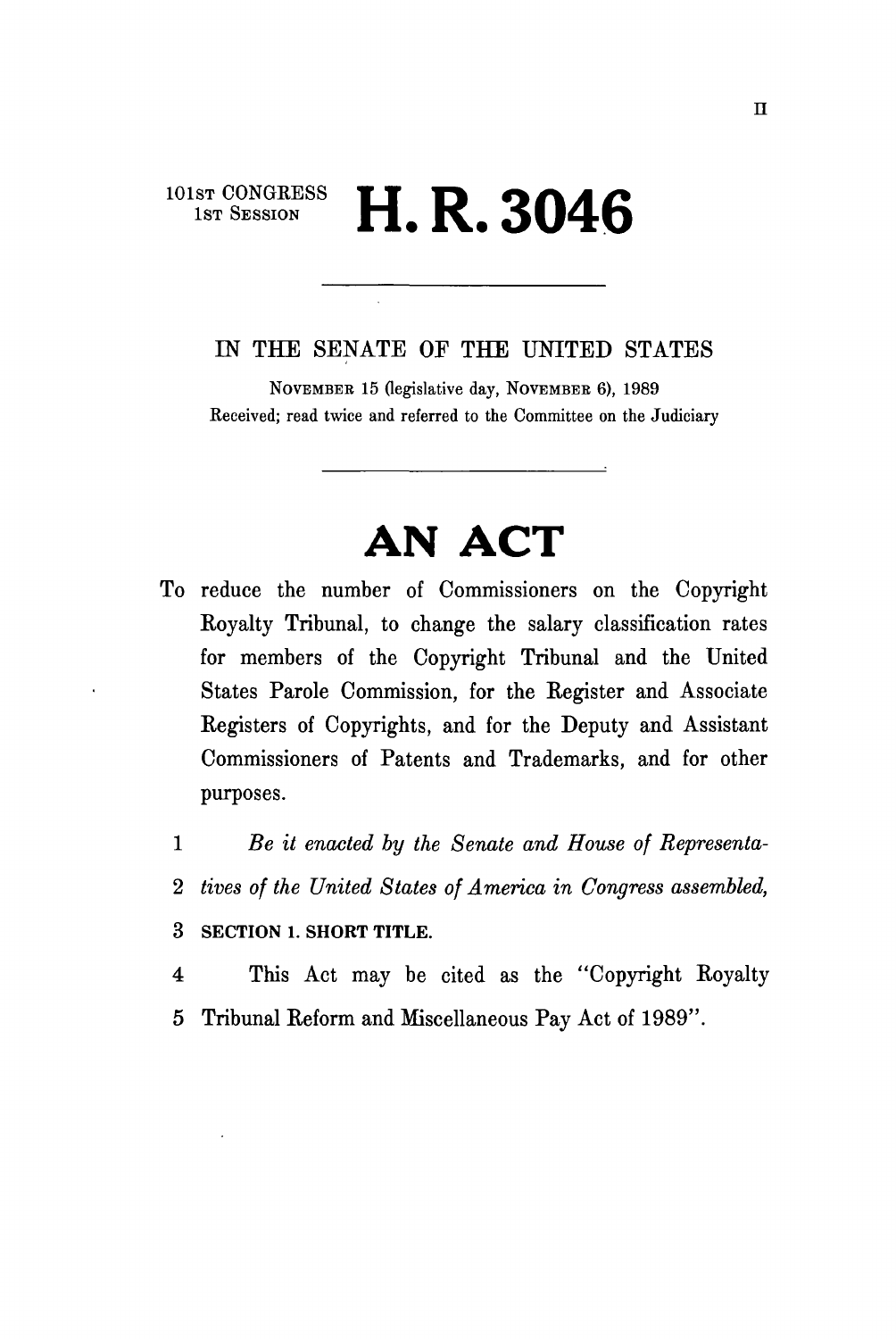**1 SEC. 2. COPYRIGHT ROYALTY TRIBUNAL AND COPYRIGHT 2 OFFICE.** 

3 (a) MEMBERSHIP OF THE COPYEIGHT ROYALTY TBI-4 BUNAL; LAPSED TEEMS; PAY.—Section 802(a) of title 17, 5 United States Code, is amended to read as follows:

6 "(a) The Tribunal shall be composed of three Commis-7 sioners appointed by the President, by and with the advice 8 and consent of the Senate. The term of office of any individ-9 ual appointed as a Commissioner shall be seven years, except 10 that a Commissioner may serve after the expiration of his or 11 her term until a successor has taken office. Each Commis-12 sioner shall be compensated at the rate of pay in effect for 13 Level V of the Executive Schedule under section 5316 of 14 title 5.".

15 (b) COPYRIGHT OFFICE.—Section 701 of title 17, 16 United States Code, is amended by adding at the end the 17 following new subsection:

18 "(e) The Register of Copyrights shall be compensated at 19 the rate of pay in effect for level IV of the Executive Sched-20 ule under section 5315 of title 5. The Librarian of Congress 21 shall establish not more than four positions for Associate 22 Registers of Copyrights, in accordance with the recommenda-23 tions of the Register of Copyrights. The Librarian shall make 24 appointments to such positions after consultation with the 25 Register of Copyrights. Each Associate Register of Copy-26 rights shall be paid at a rate not to exceed the maximum

2

HE 3046 RFS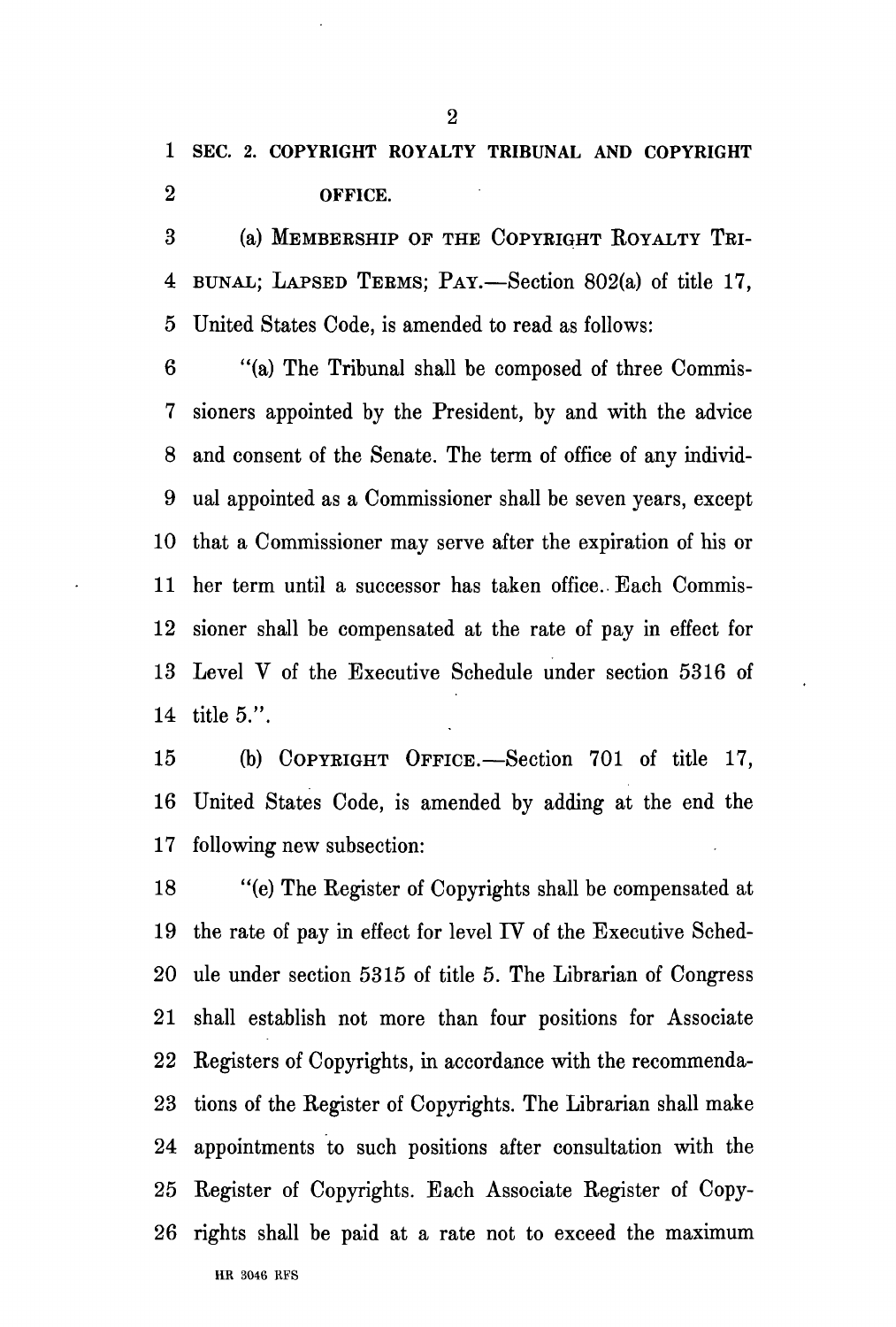1 annual rate of basic pay payable for GS-18 of the General 2 Schedule under section 5332 of title 5.". 3 SEC. 3. PAY RATES FOR PAROLE COMMISSION. 4 (a) CHAIEMAN.—Section 5315 of title 5, United States 5 Code, is amended by adding at the end the following: 6 "Chairman, United Staes Parole Commission.". 7 (b) OTHEK COMMISSIONEES.—Section 5316 of title 5, 8 United States Code, is amended by adding at the end the 9 following: 10 "Commissioners, United States Parole Commis-11 sion (8).". 12 SEC. 4. PAY RATES FOR DEPUTY AND ASSISTANT COMMIS-13 SIONERS OF PATENTS AND TRADEMARKS. 14 Section 5316 of title 5, United States Code, is amended 15 by adding at the end the following: 16 "Deputy Commissioner of Patents and Trade-17 marks. 18 "Assistant Commissioner for Patents. 19 "Assistant Commissioner for Trademarks.". 20 SEC. 5. EFFECTIVE DATE; BUDGET ACT. 21 (a) EFFECTIVE DATE.—The amendments made by this 22 Act shall take effect on the date of the enactment of this Act. 23 (b) BUDGET ACT.—Any new spending authority (within 24 the meaning of section 401 of the Congressional Budget Act 25 of 1974) which is provided under this Act shall be effective